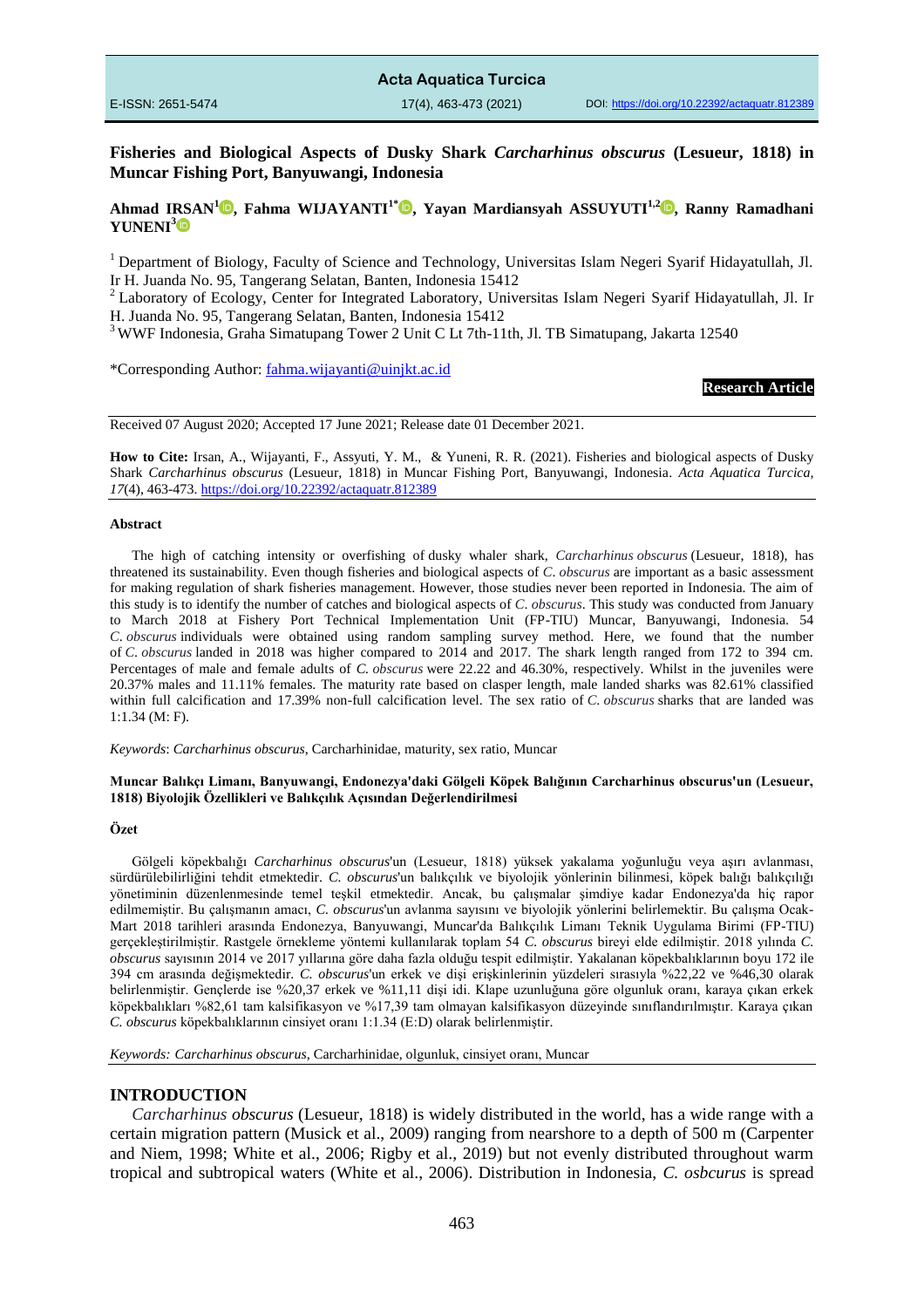from southeastern Sumatra to Sulawesi and Papua (Froese and Pauly, 2017). The morphology character of *C. osbcurus* has a body length of up to 600 cm (White et al., 2006) and the maturity level of the gonads at the age of 17-23 years (Last and Steven, 1994).

The high demand for sharks in national and international markets results in an increase its catching activity which leads to overfishing and will threat the existence of shark populations as well as disturb the trophic level of the marine ecosystem. Overfishing of sharks from southern Java (Indian Ocean) has increased over the past 5 years (Prihatiningsih et al., 2018). Due to the long-life cycle and low fecundity (Compagno, 1984; Last and Steven, 1994; Camhi et al., 1998), sharks and other chondrichthyans are vulnerable to overfishing (Galucci et al., 2006).

Nearly 26 species of shark species representing the families from the Squalidae, Rhynchiddae, Carcharhinidae, Lamnidae, Alopiidae, and Sphyrnidae, families have large size and high market value (Fahmi and Dharmadi, 2013). Sharks from the Carcharhinidae family are the most traded in Indonesia. There are 27 species of shark from family Carcharhinidae which have an important economic value in Indonesia (White et al., 2006), and *Carcharhinus obscurus* is one of them. Local people have been catching sharks from generation to generation (Simeon et al., 2016) and selling at fishing ports. *C. obscurus* has been landed in several fishing ports in Indonesia, from Fishery Port Technical Implementation Unit (FP-TIU) Muncar (Harlyan et al., 2016) to West Nusa Tenggara (Nurcahyoet al., 2016; Sentosa et al., 2016; Dewi et al., 2018; Yulianto et al., 2018) and Central Sulawesi (Zamrudet al., 2016). The FP-TIU Muncar is one of the sales and landing shark centers in Indonesia.

Due to its population declines (Rigby et al., 2019), *C. obscurus* is categorized as an endangered species, but not included in the CITES list related to trade management. The lack of information on the biological aspects of *C*. *obscurus* is the reason why Indonesia does not have regulations to protect dusk whaler sharks. Rigby et al. (2019) suggested that to support the creation of shark and ray management policies and sustainable fisheries, sufficient information is needed covering biological, management, social, and economic aspects. Furthermore, the aims of the study to analyze the number of catches, length frequency distribution, clasper length, and sex ratio of *C*. *obscurus* landed at FP-TIU Muncar, Banyuwangi.

## **MATERIALS and METHODS**

## **Study site**

The Fishery Port Technical Implementation Unit (FP-TIU) Muncar is located in Kedungrejo Village, Muncar District, Banyuwangi Regency, East Java Province (Figure 1). Initially, the FP-TIU Muncar was a Special Work Area for Muncar Fisheries based on the Decree of the Head of the East Java Regional Fisheries Service Number 15 of 1984. Later, the name is changed to FP-TIU Muncar based on the East Java Governor Regulation No. 31 of 2014. The management of fish landing and marketing of FP-TIU Muncar is assisted by four fish auction places (FAP) including Port, Kalimoro, Sampangan, and the new Port of FAP.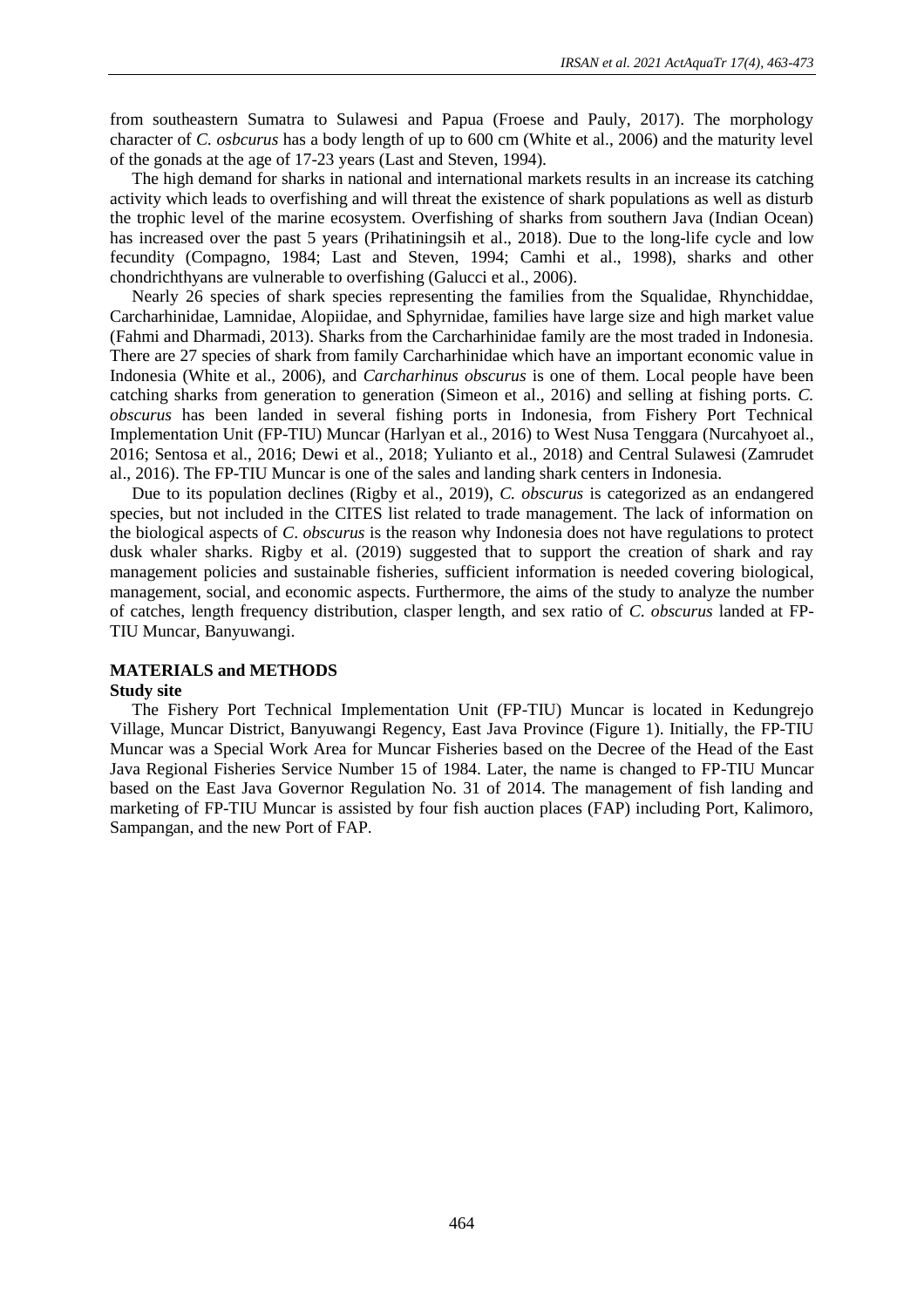

**Figure 1.** a) Map of Prohibition of Fishing in Fisheries Management Area of Republic of Indonesia (FMA-RI) with dash line. b) Map of FP-TIU Muncar, Banyuwangi (black circle).

Fishery production at FP-TIU comes from various fisheries commodities including sharks, which are landed at FP-TIU Muncar mostly originating from fishing sites along with the Bali to Makassar Strait. Most of the sharks landed (78%) are the main catches of Muncar fishermen. 12 species of 4 shark families were landed at FP-TIU Muncar from 2014 to 2015 i.e the family of Alopiidae (*Alopias pelagicus*), Lamnidae (*Isurus paucus* and *I*. *oxyrinchus*) and Sphyrnidae (*Sphyrna lewini*, *S*. *zygaena* and *S*. *mokarran*). Commonly landed carcharhinid sharks were *Carcharhinus limbatus*, *C*. *leucas*, *C*. *obscurus*, *C*. *falciformis*, *C*. *longimanus*, *Galeocerdo cuvier,* and *Prionace glauca* (Harlyan et al., 2016).

### **Data sampling**

The study was conducted in January to March 2018. The research location was at the Fishery Port Technical Implementation Unit (FP-TIU) Muncar, Banyuwangi, East Java, Indonesia. Experimental data were collected from fish landing by fisheries man, using a survey method with random sampling techniques. Data on biological aspects including, total length, clasper length, level of maturity of the classification, and sex ratio were recorded. The maturity level of male sharks is categorized based on clasper condition and of the female is based on the presence of embryos (White et al., 2006). Observation of the clasper condition is divided into non-calcification, non-full calcification, and full calcification (Dharmadi et al., 2012). The amount of shark catch was adopted from Harlyan et al. (2016) and Caesar et al. (2019). Supporting information of fisheries including the number of fish catch, fishing locations, and fishing gear were collected by interviews with fishermen.

### **Data analysis**

The total length was tabulated in a long frequency at 32 cm intervals and the comparison between male and female sharks was analyzed descriptively. The correlation between clasper length and total length is used linear regression analysis and the sex ratio was tested using Chi-Square. Furthermore, comparison of sex ratio using the following formula (Effendie, 2002):

= ……………………..(1)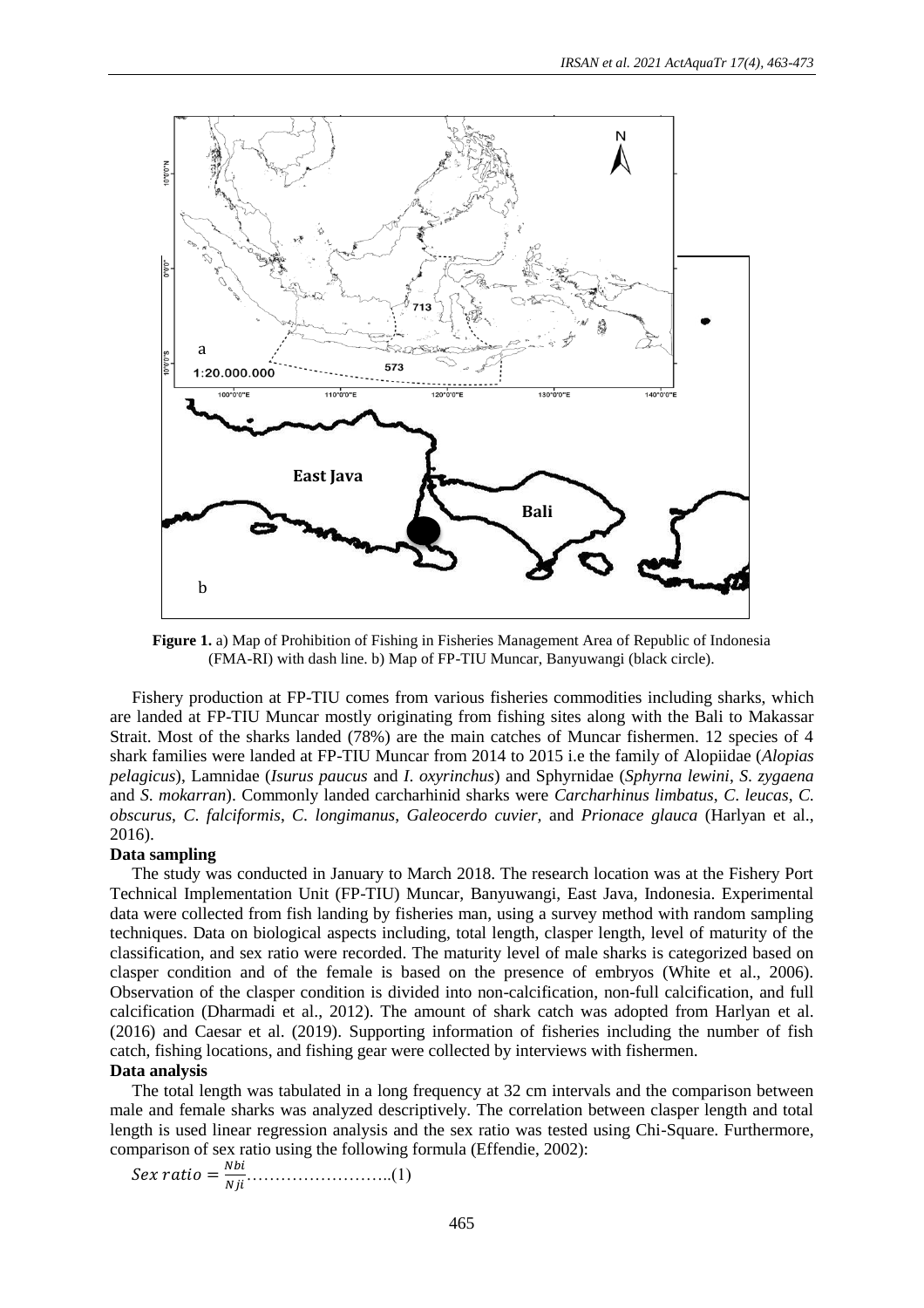## Where:

 $Nbi = Female fish number of the size group of i$  $Nji = Male fish number of the size group of i$ 

# **RESULTS**

## **Fisheries and sex ratio**

From the research was conducted at FP-TIU Muncar from January to March 2018, we found that the amount of *C*. *obscurus* landed with 54 individuals (Figure 2). The catches of *C. obscurus* males landed were 23 individuals with a percentage of 43% and female were 31 individuals with a percentage of 57%. The result of sex ratio analysis shows that the ratio of male and female sharks is 1:1.34. Chi-square analysis showed the results of  $X^2 = 1.185$ :  $X^2$  table (0.05) = 3.841. Besides, the number of *C*. *obscurus* landed in 2018 was higher compared to 2014 and 2017 (Figure 2).



**Figure 2.** The total catch of *C. obscurus* in 2015 (Harlyan et al., 2016), 2016 (Caesar et al., 2019; Zulfiaty et al., 2019) and 2018 (this study) at FP-TIU Muncar.

## **Frequency of Total Length, Weight, and Maturity**

The measurements on 54 individuals showed the *C. obscurus* are spread in a total length interval of 32 cm divided into seven classes where male and female sharks occur at size ranges of 268-299 cm. Male sharks have a smaller total length than females the size ranges from 172-331cm and 172-394 cm, respectively (Figure 3). Apart from the total length, the size of the shark landed is also seen through the weight of the shark. Figure 4 shows the shark's body weight for 3 months. The results obtained from weighing the shark body weight showed that the *C. obscurus* shark landed weighed 68-193 Kg with a total weight of 8.604,43 Kg. *C*. *obscurus* landed at FP-TIU Muncar based on total length spread at juvenile and adult. Adult sharks were 12 individuals (22.22%) and juveniles were 11 individuals (20.37%), while adult females were 25 individuals (46.30%) and juveniles were 6 individuals 11.11% (Figure 5).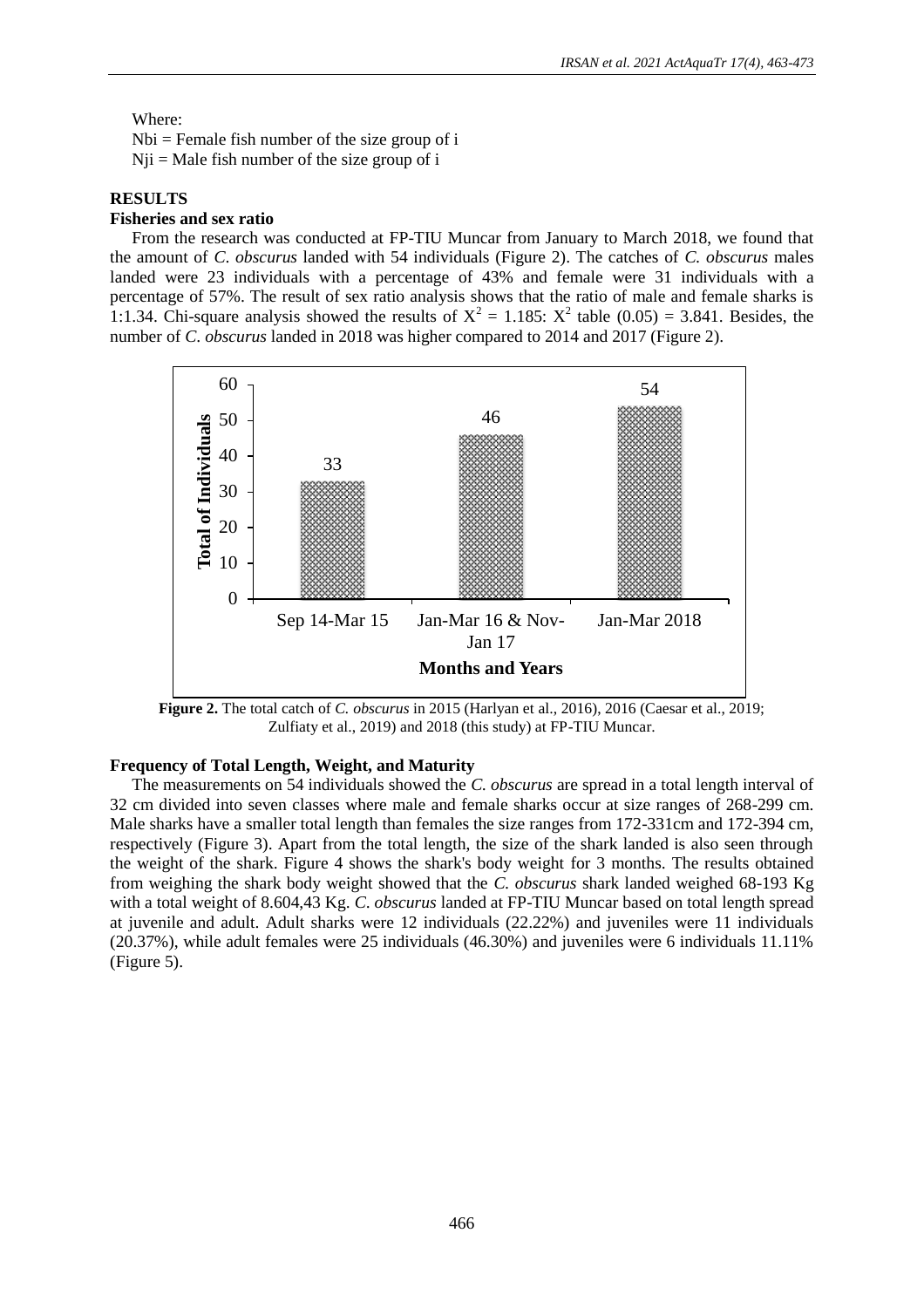



**Figure 5.** Maturity level is based on total length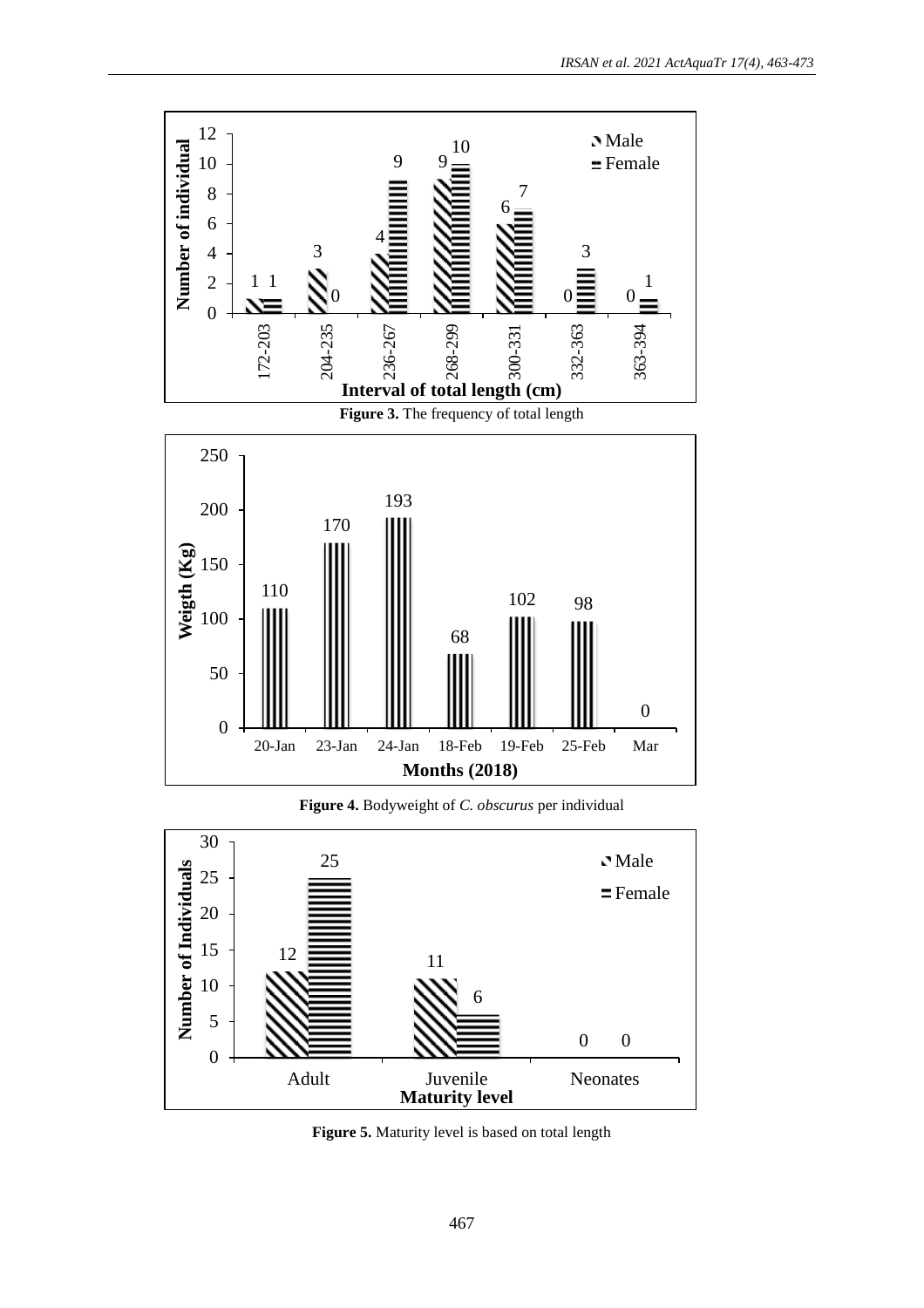## **Correlation of clasper with a total length**

The length of the clasper at the level of full calcification (FC) is 17-46 cm, at the level of non-full calcification (NFC) has a class length of 19-23 cm and non-calcification (NC) has a length of 0 cm. Based on the measured class length, 19 male individuals were included in the FC category (82.61%), 4 NFC individuals (17.39%) and there were no individuals in the NC category (Figure 6).

The results of the analysis of the total length relationship with the length of clasper in this study have the equation  $y = 0.2047x-25.87$  which means that with each 1% increase in the total length, the length of the class will increase by 0.2047. The regression analysis has a correlation value  $R^2 = 0.595$ (Figure 7). The longest class size is 46 cm from 310 cm and 324 cm individuals, while the shortest class length is 17 cm from 197 cm individuals.



**Figure 6.** Maturity level based on clasper



**Figure 7.** Correlation of clasper with a total length

## **DISCUSSION**

Indonesia is a country in the Asia region where global production is caught by sharks, rays, and chimaeras (FAO, 2020) and number 4 in the world which exports fins (Nicholas et al., 2017). This is demonstrated by the number of shark captures that have been increasing from 2015 (Harlyan et al., 2016) to 2018 with an increase by 21 individuals in Muncar (Figure 2). The increase in fishing is due to the use of fishing gear, season, and amount of demand. Sharks were caught by Muncar fishermen using bottom and surface longlines fishing gear. Season, fishing gear, month, fishing ground, engine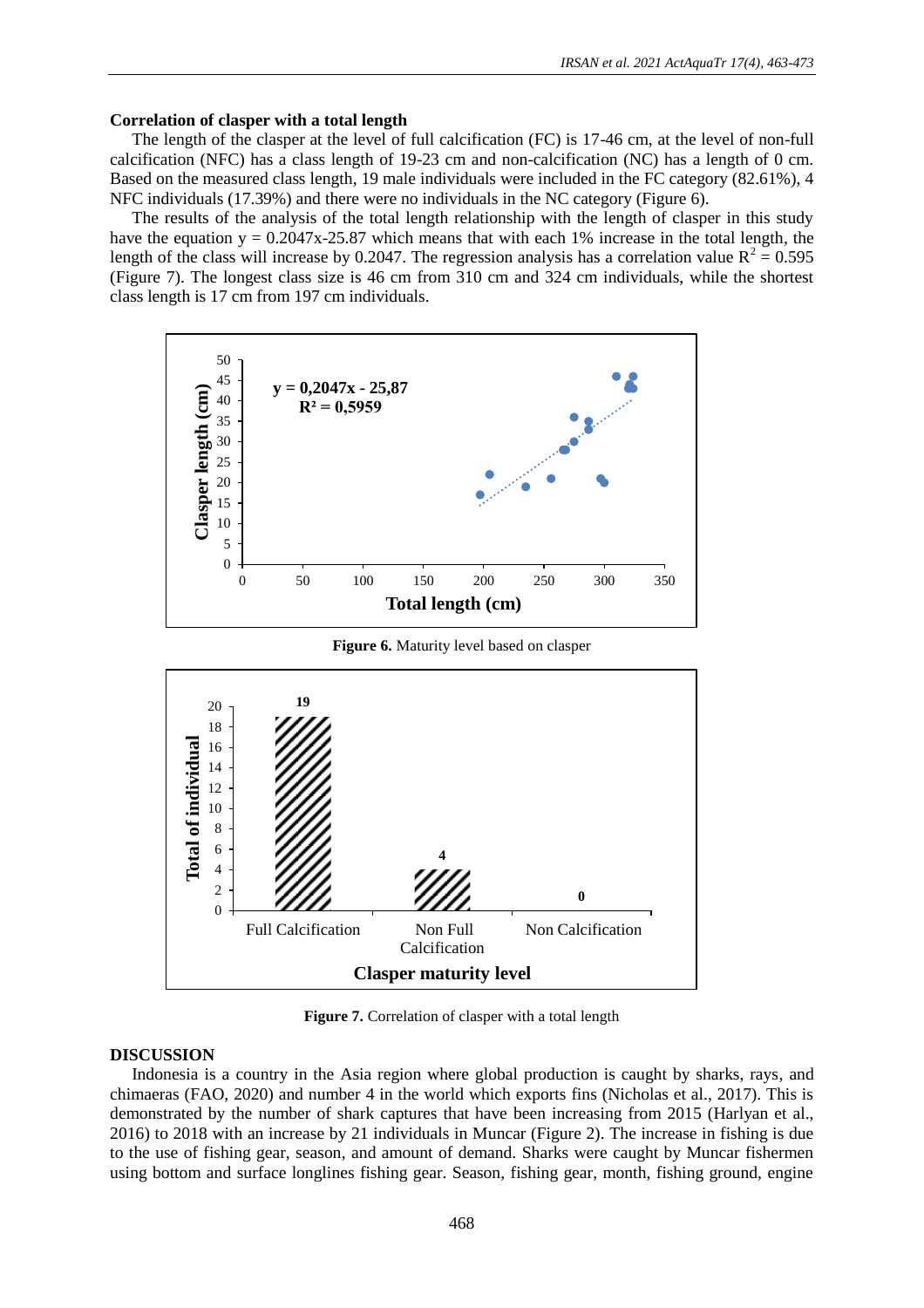power, and hook number affect the number of shark captures (Smale, 1991; Fahmi and Sumadhiharga, 2007; Manojkumar et al., 2012; Taylor and Bennett, 2013; Sentosa et al., 2016; Pratiwi et al., 2018; Yulianto et al., 2018; Priyanti et al., 2019). Longline gears used by Muncar fishermen consist of main ropes, branch ropes, buoys, and hooks. The number of hooks baited mostly with tuna and other bony fishes is 500 pieces per unit of long lines.

Captured sharks are mostly processed for food products, where fin, meat, liver, skin, and bone organs are used for consumption. The productivity of shark captures is predicted to increase per the demand for shark fins or other organs. High demand for shark fin in the market from China has led to increased shark fishing (Dent and Clarke, 2015), increase hunting, and threatens the preservation of its stock in the wild (Daley et al., 2002). Therefore, the certification approach and business compliance analysis are a part of the solution to control the sustainable management of shark fisheries resources (Zamrud et al., 2019).

Longline fishing gear is used in several regions in Indonesia (Sentosa et al., 2016; Pratiwi et al., 2018; Yulianto et al., 2018) where that target sharks as the main catch (Sentosa et al., 2016). Fishermen from the TanjungLuar Fishing Port, East Lombok, West Nusa Tenggara are a group of fishermen who use longlines to catch sharks (Fahmi and Sumadhiharga, 2007; Sentosa et al., 2016). The fishermen's catches have similarities with those obtained by Muncar fishermen because the fishing gear and the location of the same fishing operations are around the waters of Bali and Lombok (Nurcahyo et al., 2016; Sentosa et al., 2016).

The location of the fishermen's catch is in the area of the Prohibition of Fishing in Fisheries Management Area of Republic of Indonesia (FMA-RI) 573 and 713 (Sentosa, 2016; Figure 1a). Area 713 is an area from the Makassar to Bali Strait. Both straits are influenced by oceanographic conditions from the Indonesian Through Flow (ITF) and have high potential fishery resources (Suniada and Susilo, 2017; Efendi et al., 2019; Puspasari et al., 2019; Syah et al., 2019). Furthermore, sea surface temperature and chlorophyll-a in the Bali Strait affect the production of sardine fish (Puspasari et al., 2019), where the fish (Osteichthyes and Chondrichthyes), Mollusca, crustaceans, and algae are a food source of the shark genera Carcharhinus (Smale, 1991; Saïdi et al., 2007).

As it is seen in the total captures of sharks, the percentage of females is higher than males. This indicates that more female sharks are found due to influences by environmental conditions, body size, behavior, foraging, and spawning. Hoffmayer et al. (2014) suggested that temperature, depth, maturity, and cruising influence the presence of female sharks. Furthermore, more female sharks are caught due to the process of foraging to support the maturity of the gonads. More female sharks is believed to have a better implication to the preservation of the specific resources and producing offspring (Bhagawati et al., 2017).

The sex ratio of *C. obscurus* landed at FP-TIU Muncar is similar to the previous study (Harlyan et al., 2016). The condition shows that the continuity of reproduction in nature can still occur where fishing activities are balanced category. A balanced sex ratio is assumed in a state in nature that can still do reproduction and allow fertilization of the egg by spermatozoa (Effendie, 2002). Furthermore, a balanced sex ratio indicates the absence of intraspecific competition and stable shark migration. Taylor and Bennett (2013) suggested that intraspecific competition and individual migration are thought to affect sex ratio. The sex ratio has similarities where females are compared to males (Harlyan et al., 2016). Different results were shown from previous studies of *C. obscurus* where the sex ratio of females was higher than male (Caesar et al., 2019; Zulfiaty et al., 2019) and an inverse male was higher than female (Taylor and Bennett, 2013; Nurcahyo et al., 2016). An unbalanced sex ratio indicates that the survival of *C. obscurus* reproduction in nature is disturbed where reproduction is low if the male population is more than females (Candramila and Januardi, 2007).

The results of measurements on 54 individuals showed *C. obscurus* landed where male sharks have a smaller total length than females. Our study found the maximum total length that was caught reached 394 cm. The largest catches of *C. obscurus* compared to FP-TIU Muncar were 420 cm (Compagno et al., 1989) and 210 tons at Nanfanao Fish Market in Northeast Taiwan (Joung et al., 2015). The weight of sharks in Muncar is heavier than in previous studies where it weighed 180 kg (Castro, 1983) and lighter than in KwaZulu-Natal weighing 450 kg (Dudley et al., 2005). The size of *C. obscurus* sharks that were caught the most in this study is large than previous studies at Muncar with a size range of 160 to 385 cm (Harlyan et al., 2016), 383 cm at KwaZulu-Natal (Dudley et al., 2005), and 224 cm at South Africa (Smale, 1991). Castro (1993) suggested in North American waters,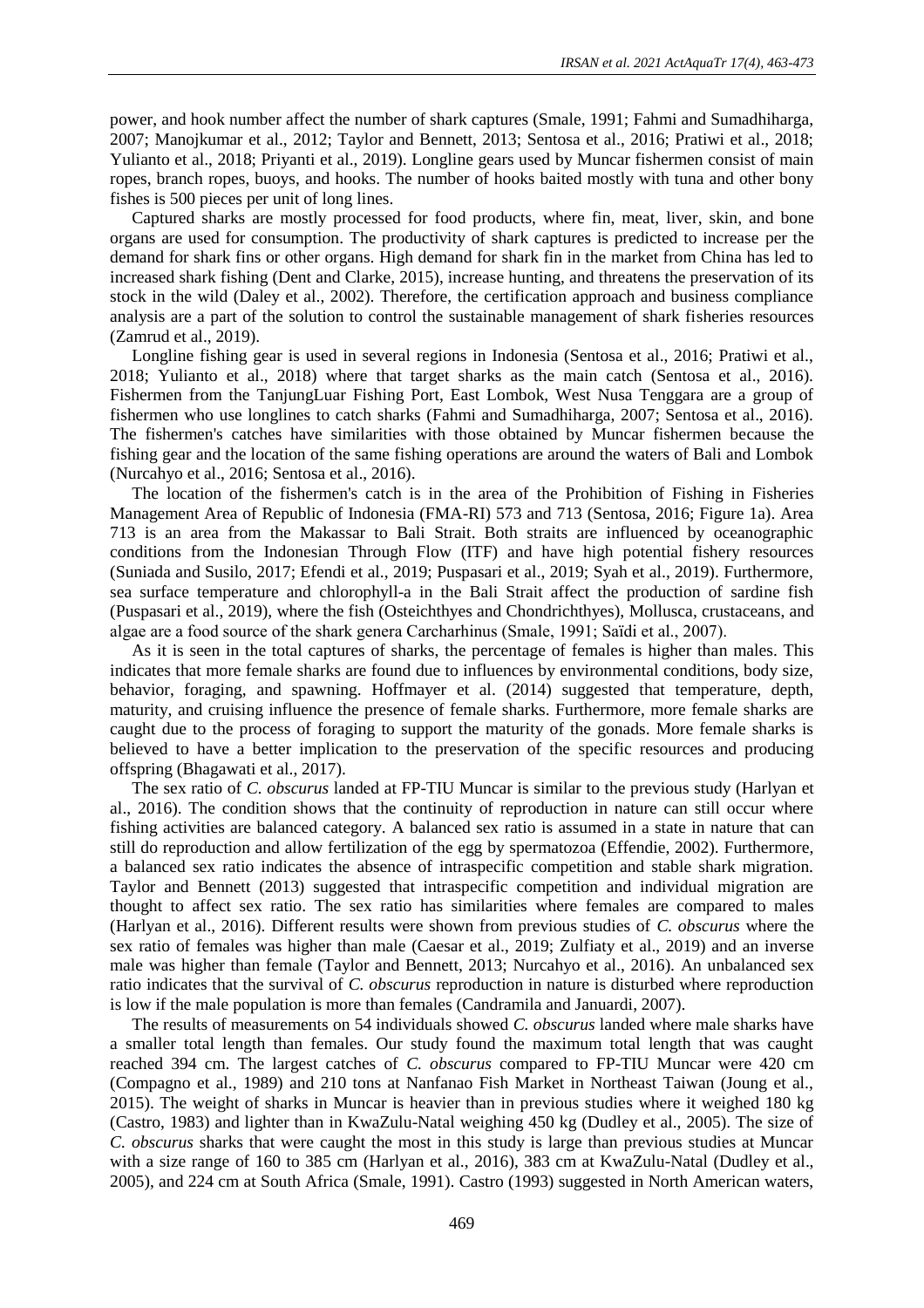concluded that *C. obscurus* sharks can reach a maximum size of up to 360 cm. Furthermore, the fishing gear and the location of the caught are thought to affect the size of the *C. obscurus*. The fishing gear used is longline sharks where commonly used to caught large sharks were families of Carcharhinidae, Lamnidae, Alopiidae, and Sphyrnidae (MFM, 2015) with sizes of 3-4 meters (White et al., 2006). The longline shark fishing gear is perfect for obtaining *C. obscurus*, due to their characteristic that is included in semi-pelagic and large sharks.

Total frequency length data can be used to categorize shark maturity, where most of those caught are in the adult category. The adult male category of *C. obscurus* was size range of 257-300 cm with age 23 yr and newborn sized range of 69-100 cm (Natanson et al., 1995; White et al., 2006). Joung et al. (2015) suggested the age at maturity level for females 16.6 yr and 15.5 yr for males. Furthermore, *C. obscurus* can reach 37 yr of age based on age analysis of the spine and up to be 40 or 50 yr old (Natanson et al., 1995). Juvenile and adult categories of sharks caught are influenced by seasons, location, and fishing gear (Fahmi and Sumadhiharga, 2007; Taylor and Bennett, 2013; Hoffmayeret al., 2014).

Clasper can be used to determine the level of sexual maturity in male sharks. The maturity level based on the condition is divided into full conditions containing calcium substances and ready to fertilize an egg or Full Calcification (FC), some contain calcium, but are not ready to fertilize an egg or Non Full Calcification (NFC) and does not contain calcium, it is not ready to fertilize an egg or Non-Calcification (NC) (Dharmadi et al., 2012). Calcium is a substance that influences the hardening of the classification and is needed in the development of sexual maturity (Chodrijah and Faizah, 2016a). Mature male sharks are caught more than immature sharks based on clasper length in FP-TIU Muncar. Different results from previous studies in Muncar where immature category sharks were caught (Harlyan et al., 2016).

Adult or mature sexually (FC) caught is assumed to have experienced a reproductive cycle. The young individuals (NFC) caught will cause growth overfishing, i.e. the number of young fish caught in a catch rate that has not reached the optimum growth rate and allows the reduction of adult fish populations (Efendi et al., 2019). Landed male individuals who are still in the NFC category are assumed not to have the opportunity to reproduce and become a threat to sharks which are the top predators to maintain their population. Maintaining a balance in the ecosystem is very important because all the organisms live in symbiosis (Ferretti et al., 2010).

The correlation of total length with clasper length is generally used to determine the size of the Elasmobranchii subclasses when reaching maturity (Carrier et al., 2004). The analysis shows that the correlation between the two parameters (x: total length, y: class length) is less than 1, but has a positive correlation. It is mean that the growth of clasper length will follow the body length. Chodrijah and Fauziah (2016ab) suggested that the total length with clasper length are positively correlated. The clasper is increasingly filled with calcium, the correlation between the length of the class and the total length of body is getting smaller (Dharmadi et al., 2007). Therefore, the condition of class that is filled with calcium has a length that is not closely related to the total body length.

### **CONCLUSION**

The number of *C. obscurus* in FP-TIU Muncar has increased in recent years with the adult and juvenile categories being the target of catch. Our results indicate that there has been overfishing by Muncar fishermen. Management activities of fisheries in FP-TIU Muncar need to be carried out considering the conservation status of sharks of *C. obscurus* categorized as endangered species. Biological research data of *C. obscurus* in waters throughout Indonesia is needed, it can be proposed to become regulation from the government to the community. Furthermore, government regulations on conservation status and socialization of regulations to the community are solutions to protect *C. obscurus* from endangered.

## **ACKNOWLEDGEMENT**

The authors would like to acknowledge local people and fishermen of Muncar to help data collected and WWF Indonesia (Marine Program) for research funding.

#### **REFERENCES**

Bhagawati, D., Nurani, T., & Abulias, M.N. (2017). Species, performance and sex ratio of shark landed in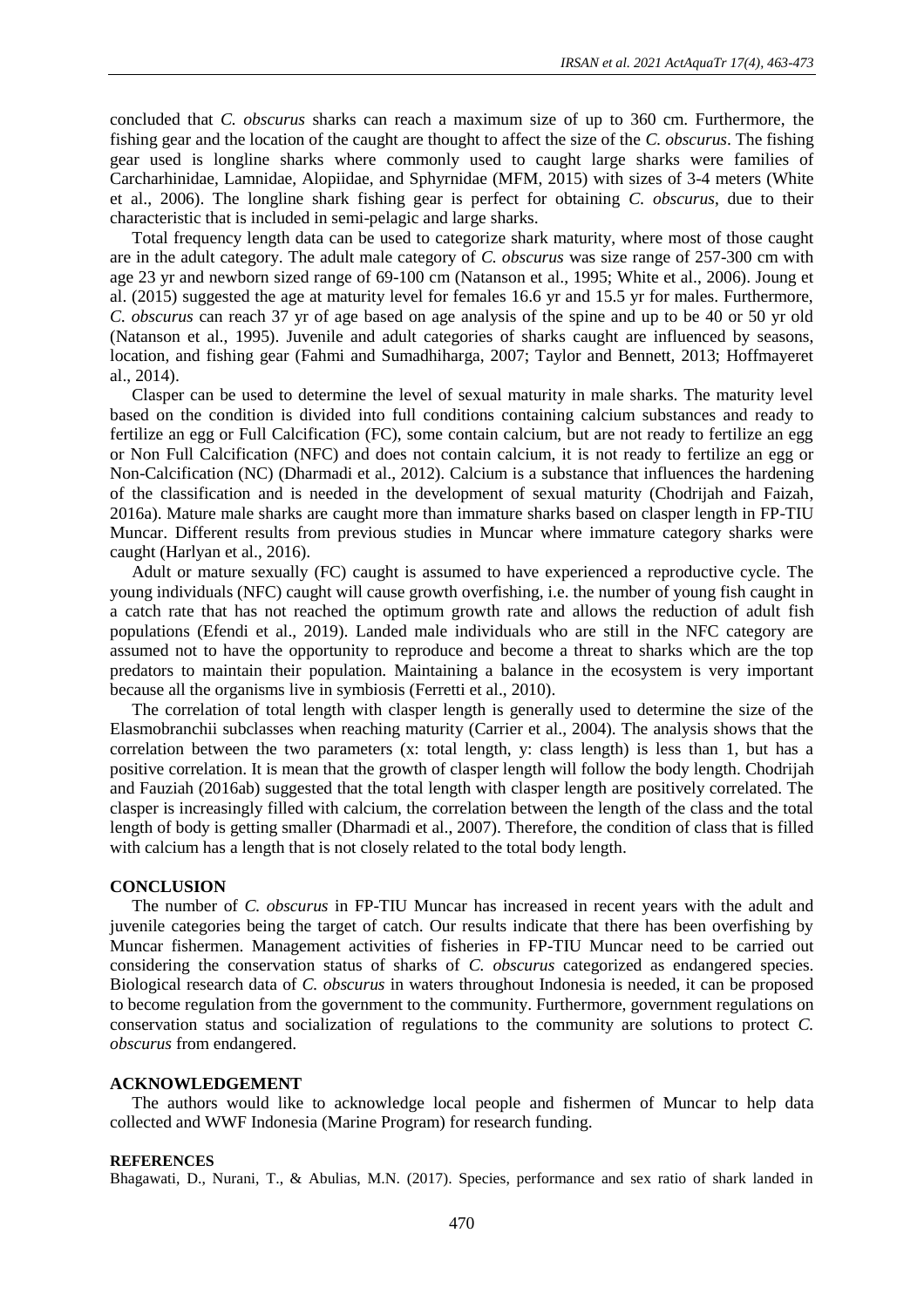Pelabuhan Perikanan Samudra Cilacap. *Jurnal Iktiologi Indonesia*, 17, 185-200.

- Caesar, H., Ulfah, M., Miswar, E., Yuneni, R.R. (2019). Biological aspects and the status of shark conservation at the Muncar fishing port, Banyuwangi Regency. 2<sup>nd</sup> Proceedings Symposium of Sharks and Indonesian Rays 2018, Fisheries Research Center.Maritime and Fisheries Human Resources and Research Agency, Marine and Fisheries Ministry, Jakarta, 307-313 p. [Indonesian]
- Camhi, M., Fowler, S.L., Musick, J.A., Bräutigam, A., Fordham, S.V. (1998). Sharks and Their Relatives Ecology and Conservation. IUCN/SSC Shark Specialist Group. IUCN, Gland, Switzerland and Cambridge, UK.  $iv + 39$  pp.
- Candramila, Junardi. (2007). Composition, diversity and sex ratio of Elasmobranchii fish from the Kakap River in West Kalimantan. *Jurnal Biospecies*, 1, 41-46. [Indonesian]
- Carrier, J.C., Musick, J.A., Herthaus, M.R. (2004). *Biology of sharks and their relatives*. CRC Press, Washington D. C.
- Carpenter, K.E. & Niem, V.H. (1998). *FAO Species identification guide for fishery purposes the living marine resources of the Western Central Pacific volume 2. Chepalopods, Crustaceans, Holothurians and Sharks.* Roma: Food and Agriculture Organization of the United Nations.
- Castro, J.I. (1983). *The sharks of North American Waters*.Texas A & M University Press, USA.
- Chodrijah, U., & Faizah, R. (2016a). Size structure and sex ratio of Kejen shark (*Carcharhinus falciformis*) in the South Waters of West Nusa Tenggara.1st Proceedings of Indonesian Sharks and Rays 2015, Marine and Fisheries Ministry & WWF Indonesia, Bogor, 43-49 p. [Indonesian]
- Chodrijah, U., & Faizah, R. (2016b). Size distribution and sex ratio of tiger sharks (*Galeocerdo cuvier*) in the Indian Ocean waters of the Southern part of West Nusa Tenggara.1st Proceedings of Indonesian Sharks and Rays 2015, Marine and Fisheries Ministry& WWF Indonesia, Bogor, 121-126 p. [Indonesian]
- Compagno, L.J.V. (1984). *FAO species catalogue. Vol.4. Sharks of the world: an annotated andillustrated catalogue of shark species known todate Part 2 Carcharhiniformes*. Food and Agriculture Organization of the United Nations, Roma.
- Compagno, L.J.V., Ebert, D.A., & Smale, M.J. (1989) Guide to the sharks and rays of southern Africa. New Holland (Publ.) Ltd., London. 158 p.
- Daley, R.K., Stevens, J.D., Last, P.R., & Yearsley, G.K. (2002). *Field Guide to Australian Sharks and Rays*. CSIRO Marine Research and Development Corporation, Australia.
- Dewi, S.P.S., Lasniroha, R., Pumpun, Y.K., Abidin, Z., & Wardono, S. (2018). Catch composition and fishing ground of shark Appendix II cites landed in Namosain, East Nusa Tenggara. *Jurnal Penelitian Perikanan Indonesia*, 24, 149-156. [Indonesian]
- Dent, F., & Clarke, S. (2015). *State of the global market for shark products*. FAO Fisheries and Aquaculture Technical Paper 590. Rome.
- Dharmadi, Fahmi, & Wiadnyana, N.N. (2012). Identification of vulnerable species and biological of sharks from the Indian Ocean (SEASTAR 2000). Proceedings of the 7th International Symposium on SEASTAR 2000 and Asian Bio-logging Science (The 7th SEASTAR2000 workshop), 43-47 p.
- Dharmadi, Fahmi, & Adrim, M. (2007). Long frequency distribution, body length relationship, class length, and genital ratio of shark Lanjaman (*Carcharhinus falciformis*). *Jurnal Litbang Perikanan Indonesia*,13, 243- 254. [Indonesian]
- Dudley, S.J.F., Cliff, G., Zungu, M.P., & Smale, M.J. (2005). Sharks caught in the protective gillnets of KwaZulu-Natal, South Africa. *African Journal of Marine Science*, 27, 07-127.
- Effendie, I.M. (2002). *Fisheries Biology*. Yayasan Pustaka Nusantara, Yogyakarta. [Indonesian]
- Efendi, H.P., Dhewi, R.T., & Ricky. (2019). Diversity of species and length distribution of sharks in the Makassar Strait waters.2<sup>nd</sup> Proceedings Symposium of Sharks and Indonesian Rays 2018, Fisheries Research Center, Maritime and Fisheries Human Resources and Research Agency,Marine and Fisheries Ministry, Jakarta, 33-42. [Indonesian]
- Fahmi, & Dharmadi. (2013). *An overview of the status of shark fisheries and their conservation efforts in Indonesia*. Directorate of Conservation of Areas and Fish Species, Directorate General of Marine, Coastal and Small Islands, Marine and Fisheries Ministry, Jakarta.
- Fahmi, & Sumadhiharga, K. (2007). Size, sex and length at maturity of four common sharks caught from Western Indonesia. *Marine Research Indonesia*, 32, 7-19.
- Ferretti, F., Worm, B., Britten, G.L., Heithaus, M.R., & Lotze, H.K. (2010). Patterns and ecosystem consequences of shark declines in the ocean. *Ecology Letters*, 13, 1055-1071.
- Food and Agriculture Organization (FAO). (2020). Global capture production http://www.fao.org/fishery/statistics/global-capture-production/en*.* [Accessed February 1th 2020].
- Froese, R., & Pauly, D. (2017). *Carcharhinus obscurus*. [www.fishbase.org.](http://www.fishbase.org/) [Accessed October 10<sup>th</sup> 2017].
- Harlyan, L.I., Kusumasari,A., Anugrah, M., & Yunaeni, R.R. (2016). Data collection of sharks landed at Muncar Beach Fishing Port, Banyuwangi.1st Proceedings of Indonesian Sharks and Rays 2015, Marine and Fisheries Ministry& WWF Indonesia, Bogor, 23-32 p. [Indonesian]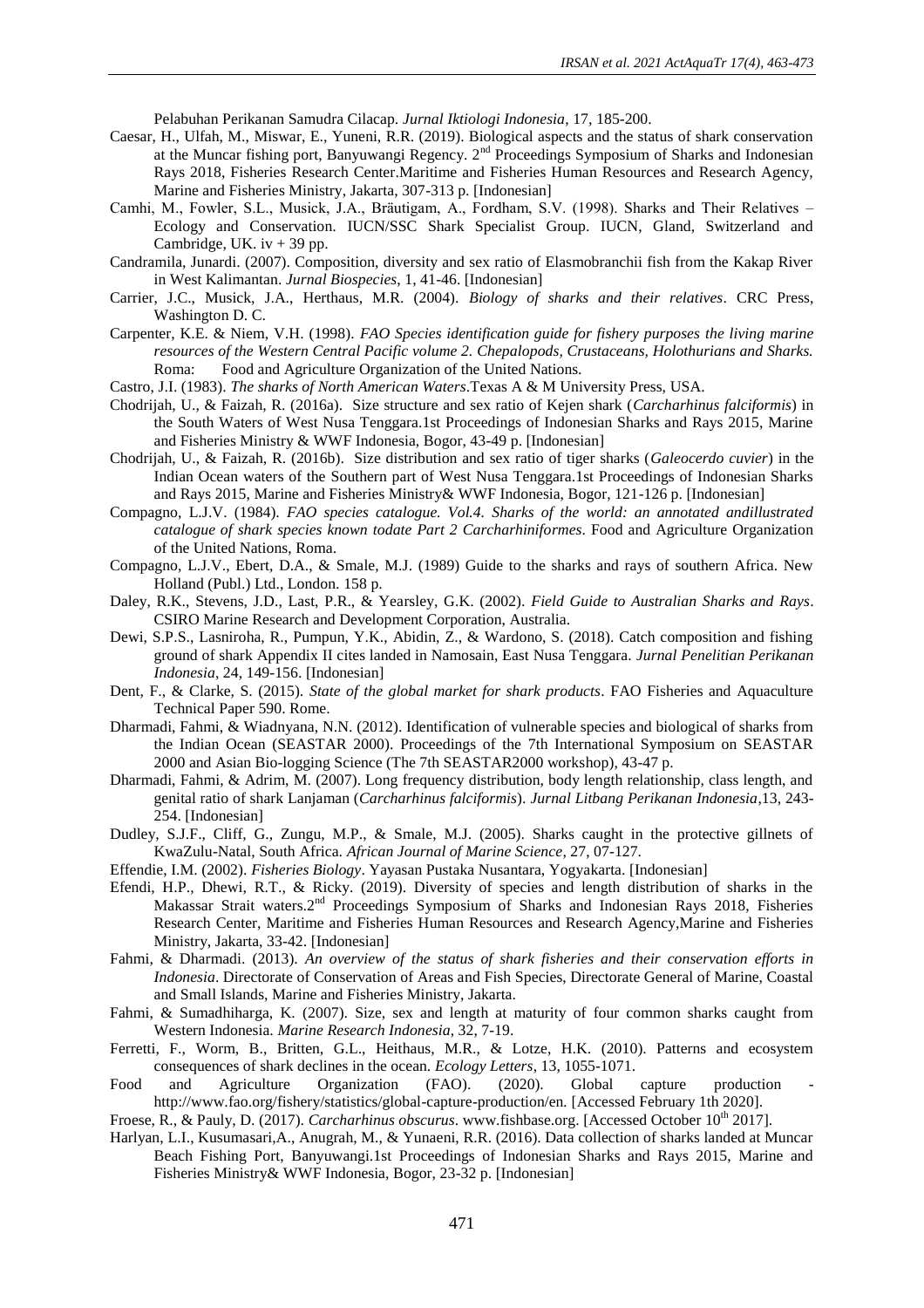- Hoffmayer, E.R., Franks, J.S., Driggers, W.B., McKinney, J.A., Hendon, J.M., & Quattro, J.M. (2014). Habitat, movements and environmental preferences of dusky sharks, *Carcharhinus obscurus*, in the northern Gulf of Mexico.*Marine Biology*, 161, 911-924.
- Joung, S.J, Chen, J.H, Chin, C.P., &Liu, K.M. (2015). Age and growth of the dusky shark, *Carcharhinus obscurus*, in the Western North Pacific Ocean. *Terrestrial Atmospheric and Oceanic Sciences*, 26, 153- 160.
- Last, P.R., & Stevens, J.D. (1994). *Sharks and rays of Australia*. Marine Biological Association of the United Kingdom. Melbourne, Australia.
- Manojkumar, P.P., Zacharia, P.U., & Pavithran, P.P. (2012). Fishery of elasmobranchs with some observations on the biology and stock assessment of *Carcharhinus limbatus* (P. Muller & Henle, 1839) exploited along Malabar coast. *Indian Journal of Fisheries*, 59, 35-41.
- Marine and Fisheries Ministry (MFM). (2015). *National action plan for shark and ray conservation and management 2016-2020*. Directorate of Marine Biodiversity Conservation and Management, Directorate General of Marine Zone Management, Marine and Fisheries Ministry, Jakarta. [Indonesian]
- Natanson, L.J., Casey, J.G., & Kohler, N.E. (1995). Age and growth estimates of the dusky shark, *Carcharhinus obscurus*, in the western North Atlantic Ocean. *Fish Bulletin*, 93, 116-126.
- Nurcahyo, H., Sangadji, I.M., & Yudiarso, P. (2016). Species composition, length distribution and shark sexlanded in East Java, Bali, NTB and NTT.1st Proceedings of Indonesian Sharks and Rays 2015, Marine and Fisheries Ministry & WWF Indonesia, Bogor, 33-41 p. [Indonesian]
- Prihatiningsih, Nurdin, E., & Chodrijah, U. (2018). Species composition, catch per unit of effort, season and fishing ground of shark in the Indian Ocean Southern Java waters. *Jurnal Penelitian Perikanan Indonesia*, 24, 283-296. [Indonesian]
- Puspasari, R., Rachmawati, P.F., & Muawanah, U. (2019). Climate variability impact on Bali sardine fishery: Ecology and fisheries perspective. *Fisheries Management and Ecology*, 26, 540-547.
- Rigby, C.L., Barreto, R., Carlson, J., Fernando, D., Fordham, S., Francis, M.P., Herman, K., Jabado, R.W., Liu, K.M., Marshall, A., Pacoureau, N., Romanov, E., Sherley, R.B., &Winker, H. (2019). *Carcharhinus obscurus*. *The IUCN Red List of Threatened Species* 2019: e.T3852A2872747. https://dx.doi.org/10.2305/IUCN.UK.2019-3.RLTS.T3852A2872747.en. Downloaded on 23 February 2020.
- Saïdi, B., Bradaï, M.N., Bouaïn, A., & Capapé, C. (2007). Feeding habits of the sandbar shark *Carcharhinus plumbeus* (Chondrichthyes: Carcharhinidae) from the Gulf of Gabès, Tunisia.*Cahiers de Biologie Marine*, 48, 139-144.
- Sentosa, A.A., Widarmanto, N., Wiadnyana, N.N., & Satria, F. (2016). The shark catch composition differences of drift and bottom longline based in Tanjung Luar, Lombok. *Jurnal Penelitian Perikanan Indonesia*, 22, 105-114. [Indonesian]
- Simeon, B.M., Apriliani, I.M., & Gautama, D.A. (2016). Strategy to shift shark fishing operations in Muncar Beach Fishery Port, Banyuwangi Regency, East Java.1st Proceedings of Indonesian Sharks and Rays 2015, Marine and Fisheries Ministry& WWF Indonesia, Bogor, 233-240 p. [Indonesian]
- Smale, M.J. (1991). Occurrence and feeding of three shark species, *Carcharhinus brachyurus*, *C. obscurus* and *Sphyrna zygaena*, on the Eastern Cape coast of South Africa. *South African Journal of Marine Science*, 11, 31-42.
- Suniada, K.I., & Susilo, E. (2017). Relationship of oceanography conditions and pelagic fisheries in Bali strait waters. *Jurnal Penelitian Perikanan Indonesia*, 23, 275-286. [Indonesian]
- Syah, A.F., Setyowati, N., & Susilo, E. (2019). Preliminary findings on distribution of Bali Sardinella (*Sardinella lemuru*) in relation to oceanographic conditions during southeast monsoon in Bali Strait using remotely sensed data. *Journal of Marine Science*, 01, 25-30.
- Taylor, S.M., & Bennett, M.B. (2013). Size, sex and seasonal patterns in the assemblage of Carcharhiniformes in a sub-tropical bay. *Journal of Fish Biology*, 82, 228-41.
- White, W.T., Last, P.R., Stevens, J.D., Yearsley, G.K., Fahmi, & Dharmadi. (2006). *Economically important sharks and rays of Indonesia*. ACIAR. Canberra, Australia.
- Yulianto, I., Booth, H., Ningtias, P., Kartawijaya, T., Santos, J., Sarmintohadi, Kleinertz, S., Campbell, S.J., Palm, H.W., &Hammer, C. (2018).Practical measures for sustainable shark fisheries: Lessons learned from an Indonesian targeted shark fishery.*PLoS ONE*, 13(11), e0206437.
- Zamrud, M., Hesroni, & Musram, S. (2016). Tracking the shark trade in Banggai islands Central Sulawesi.1st Proceedings of Indonesian Sharks and Rays 2015, Marine and Fisheries Ministry& WWF Indonesia, Bogor, 143-150 p. [Indonesian]
- Zamrud, M., Hidayat, J.A., & Chadidjah, S. (2019). Trade monitoring and compliance of dried shark fin's exporters in south Sulawesi based on certification approach.  $2<sup>nd</sup>$  Proceedings Symposium of Sharks and Indonesian Rays 2018, Fisheries Research Center, Maritime and Fisheries Human Resources and Research Agency, Marine and Fisheries Ministry, Jakarta, 179-186 p. [Indonesian]